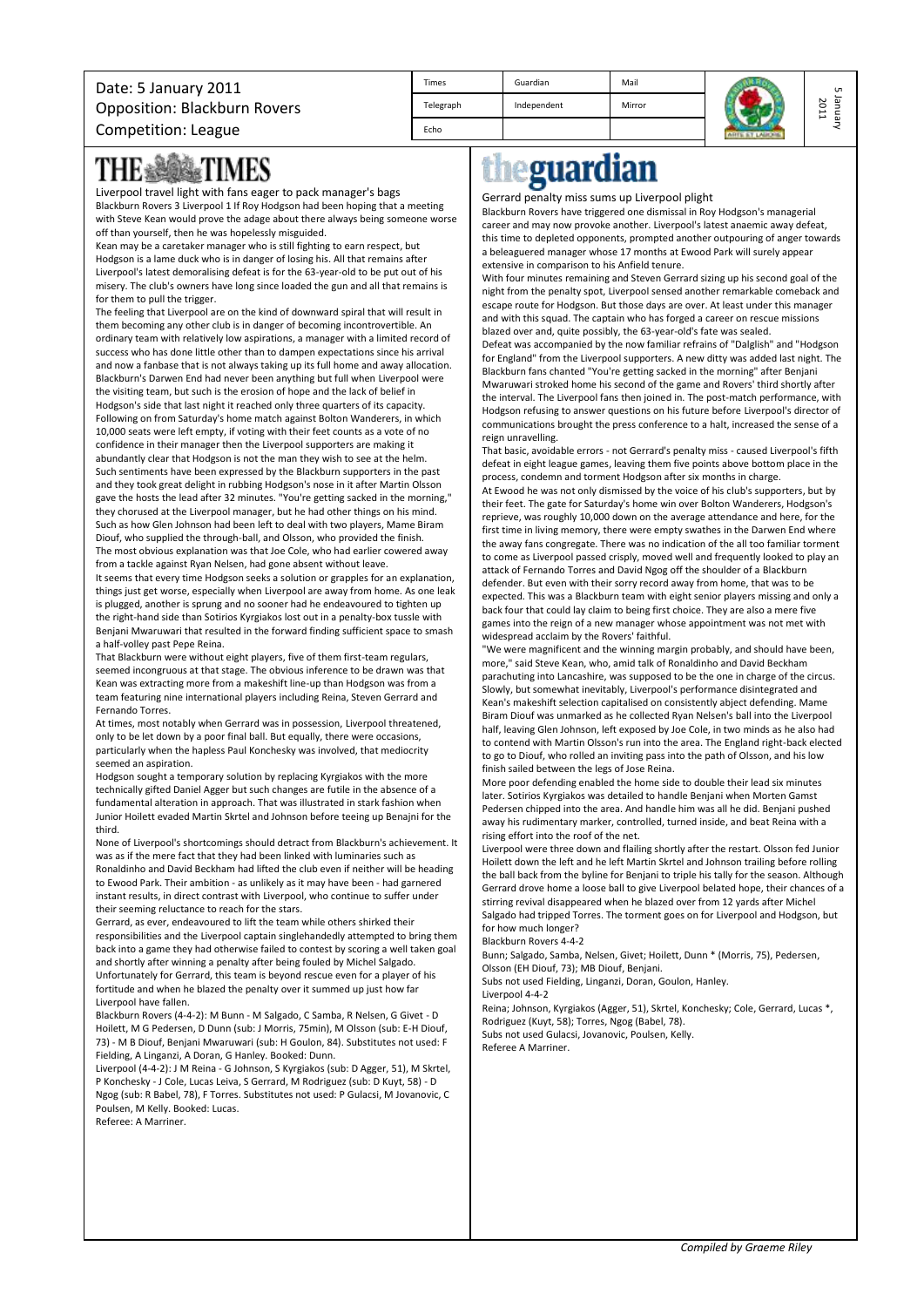| Date: 5 January 2011                | <b>Times</b> | Guardian    | Mail   | <b>U</b>       |
|-------------------------------------|--------------|-------------|--------|----------------|
| <b>Opposition: Blackburn Rovers</b> | Telegraph    | Independent | Mirror | ី ~<br>L<br>ິດ |
| Competition: League                 | Echo         |             |        |                |

## The **Mail**

Exit door opens for troubled Hodgson

Blackburn 3

Liverpool 1

ROY HODGSON'S tortured reign as Liverpool manager looked to be drawing to a close after his return to his old club Blackburn turned into a personal ordeal at Ewood Park last night.

After seeing another abject Liverpool performance punished with three goals inside an hour, mocking chants of 'You're getting sacked in the morning' from the home crowd were suddenly ringing out at the other end of the ground, as thousands of disgruntled travelling fans vented their anger on the hapless Hodgson.

The Liverpool contingent followed up with more cries for Kenny Dalglish to be installed as Hodgson's successor, and their wish may well be granted before the week is out.

As Anfield bosses reflected on more misery for their team and followers, there were growing claims that the former Fulham manager could be dismissed in the next 48 hours, with Liverpool legend Dalglish stepping in to steady the ship and restore stability while a permanent replacement is sought.

It would certainly make sense, following more evidence that Liverpool are drifting aimlessly towards mid-table mediocrity, at best, with Hodgson's non-existent relationship with disenchanted supporters at an all-time low and little to suggest he is faring much better with his under-performing players.

There may have been signs of solidarity on Saturday, as a stirring fightback against Bolton was followed by claims from Joe Cole that he and his team-mates were doing their utmost to keep their beleaguered manager in a job.

They had a hollow ring to them, though, after Liverpool found themselves back at square one, with another abject performance that brought howls of derision from the away end.

The suffering Hodgson could not even point to signs of fight from his dishevelled looking team, as Fernando Torres chose self-preservation ahead of keeping possession by pulling out of what should have been a 50-50 challenge with Chris Samba in only the 13th minute.

It set the tone for what was to follow, as Blackburn went in search of a breakthrough in a one-sided first half and stunned lacklustre Liverpool with two goals in six minutes.

Martin Olsson helped himself to the first in the 32nd minute, as he latched on to a clever pass from Mame Diouf and rifled a low drive between the legs of advancing keeper Pepe Reina.

Liverpool were still trying to absorb the setback when Morten Gamst Pedersen chipped a pass towards Benjani, who was being shadowed by Sotririos Kyrgiakos just inside the area.

It summed up Liverpool's deficiencies on the night, and for much of a misfiring campaign, that the vastly experienced Greece centre back allowed himself to be turned with alarming ease, as Benjani spun and crashed a volley over Reina's head and into the roof of the net.

Liverpool went off to a chorus of boos, and the animosity only grew louder for Hodgson and his crestfallen players as Blackburn extended their lead in the 58th minute.

Again the level of defending left much to be desired, as winger Junior Hoilett somehow wriggled his way past limp challenges from Glen Johnson and Martin Skrtel on the left by-line and cut the ball back for Benjani to stab home from close range.

The vilification aimed at the away dug-out was now at its most vicious, with chants of 'Dalglish' and 'You're getting sacked in the morning' followed by a repeat rendition of the recent 'Hodgson for England' chorus.

Liverpool eventually reduced the arrears in the 82nd minute, when a Torres shot from substitute Dirk Kuyt's cross deflected off a defender and fell for Steven Gerrard to hammer home.

But even hopes of late revival proved cruelly false, as Hodgson was forced to endure one last blow. Gerrard was floored by Michel Salgado, as he surged into the box, and picked himself up for the resulting penalty.

With four minutes left, there could still have been time for a precious point to have been salvaged -- only for the Liverpool skipper to misplace his usual deadly accuracy and balloon the spot-kick over.

This result and the embarrassing sound of Rovers fans singing 'Can we play you every week' and 'Are you Burnley in disguise' will not have gone unnoticed in the Boston headquarters of NESV.

The next move is surely theirs and it is one Hodgson will be dreading. MATCH FACTS

BLACKBURN ROVERS (4-4-2): Bunn 7; Salgado 6, Samba 7, Nelsen 6, Givet 6; Hoilett 6, Dunn 7, Pedersen 6, Olsson 6; Mame Diouf 6, Benjani 8. Subs not used: Fielding, El Hadji Diouf, Linganzi, Doran, Goulon, Hanley, Morris. Booked: Dunn. LIVERPOOL (4-4-2): Reina 6; Johnson 5, Kyrgiakos 5 (Agger 51, 6), Skrtel 6, Konchesky 5; Cole 5, Gerrard 6, Lucas 7, Maxi 6 (Kuyt 58, 6); Torres 5, Ngog 5. Subs not used: Gulacsi, Jovanovic, Babel, Poulsen, Kelly. Booked: Lucas. Man of the match: Benjani Mwaruwari. Referee: Andre Marriner 6.

## **The Daily Telegraph**

Humiliated Hodgson left with no place to hide

Blackburn Rovers 3

Olsson 32, Benjani 38, 57 Liverpool 1

Gerrard 81 Att: 24,522

Deserted by his players and taunted by his club's supporters during Liverpool's surrender at Ewood Park, Roy Hodgson is now surely only waiting for bad news from Boston this morning to put the seal on his disastrous six-month reign as manager.

John W Henry and Tom Werner, Hodgson's masters at Fenway Sports Group, Liverpool's owner, have already begun the search for a replacement for the tormented 63 year-old and that search might be accelerated if they dispense with the former Fulham manager today.

As Steven Gerrard's 86th-minute penalty sailed over the crossbar to deny

Liverpool a shot at a dramatic fightback, it would appear Hodgson's survival hopes went with it.

As impressive and vibrant at Steve Kean's Blackburn were as they tore Liverpool apart, Hodgson's team were shocking.

Only Gerrard appeared to care. Fernando Torres, Glen Johnson, Maxi Rodriguez? If they wanted to be on the pitch, it hardly showed.

This was Liverpool's ninth defeat in 20 league games this season, a statistic which leaves English football's most decorated club just four points above the drop zone.

FSG will view that grim reality as justification alone to make a change, but the hostility towards Hodgson from the Liverpool fans is an added ingredient, and a potent one at that.

Hodgson has already lost his job once as a manager following a defeat at Ewood Park. On that occasion, a 2-0 reverse against Southampton in Nov 1998 led to a tap on the shoulder from Jack Walker and a club statement hastily-scribbled on the back of a cigarette packet.

It might come via Twitter this time, but regardless how it happens, there is an undeniable sense that Hodgson is now a dead man walking.

Liverpool's victory against Bolton at Anfield on New Year's Day secured him precious breathing space and, perhaps, delayed the inevitability of his departure. Yet the woeful performances of his team and his own critical comments about the fans after last Wednesday's defeat at home to Wolves ensure each fixture is now accompanied by suffocating pressure.

Liverpool's record against Blackburn – one defeat in their last 24 league games – should have offered some consolation, but it was meaningless once they kicked off.

Blackburn, enduring a different kind of turmoil thanks to the bewildering decisions of their new owners, the India-based Venky's poultry processors, are not quite as unstable on the pitch as they appear to be off it, however, and Kean's team showed from the kick-off that they were capable of inflicting further misery on Hodgson. Liverpool's on-field malaise even extended to the travelling contingent in Ewood Park's Darwen End. Traditionally, the 8,000-capacity enclosure is full of red and white when Liverpool come to town, but on this occasion, it was sprinkled with the light blue of empty seats.

With Saturday's attendance at Anfield the lowest for a league game since 2004, the message to Hodgson and the Liverpool hierarchy is clear – fans are voting with their feet. Many of them took to their heels and headed out of the ground once Benjani's 37th minute goal had put Blackburn 2-0 ahead following Martin Olsson's opener. With their team trailing and Blackburn fans taunting their former manager with chants of "You're getting sacked in the morning!" the outcome appeared inevitable.

Olsson's goal was a reward for Blackburn's bright start, during which they should have scored when Mame Biram Diouf fluffed a shot from six yards. Olsson was much more clinical, however, guiding a first-time shot through the legs of Pepe Reina.

Liverpool's back four was nowhere to be seen and their defensive frailties resurfaced when Benjani struck to double Blackburn's lead.

The Zimbabwean forward received the ball from Morten Gamst Pedersen 10 yards from goal and, despite the imposing presence of Sotirios Kyrgiakos, he turned the centre-half with ease before striking his shot into the roof of the net. Liverpool's second-half improvement needed to be swift and dramatic, but the first sarcastic chorus of "Hodgson for England" came from the Darwen End just four minutes after the restart. A Gerrard shot, pushed wide by Mark Bunn, and a 20-yard effort by Joe Cole were merely the twitchings of a corpse. And once Benjani made it 3-0 at the near post on 58 minutes, Liverpool's supporters began to vent their full fury on Hodgson.

Chants of 'Dalglish' came first, followed by the one which will have been heard across the Atlantic – "You're getting sacked in the morning!" David Hoilett should have made it 4-0 before Gerrard pulled one back on 81 minutes. When he was tripped by Michel Salgado to win a penalty five minutes later, a miracle appeared to be on the cards. But it was a false hope. Hodgson, on the other hand, appears to be left with none.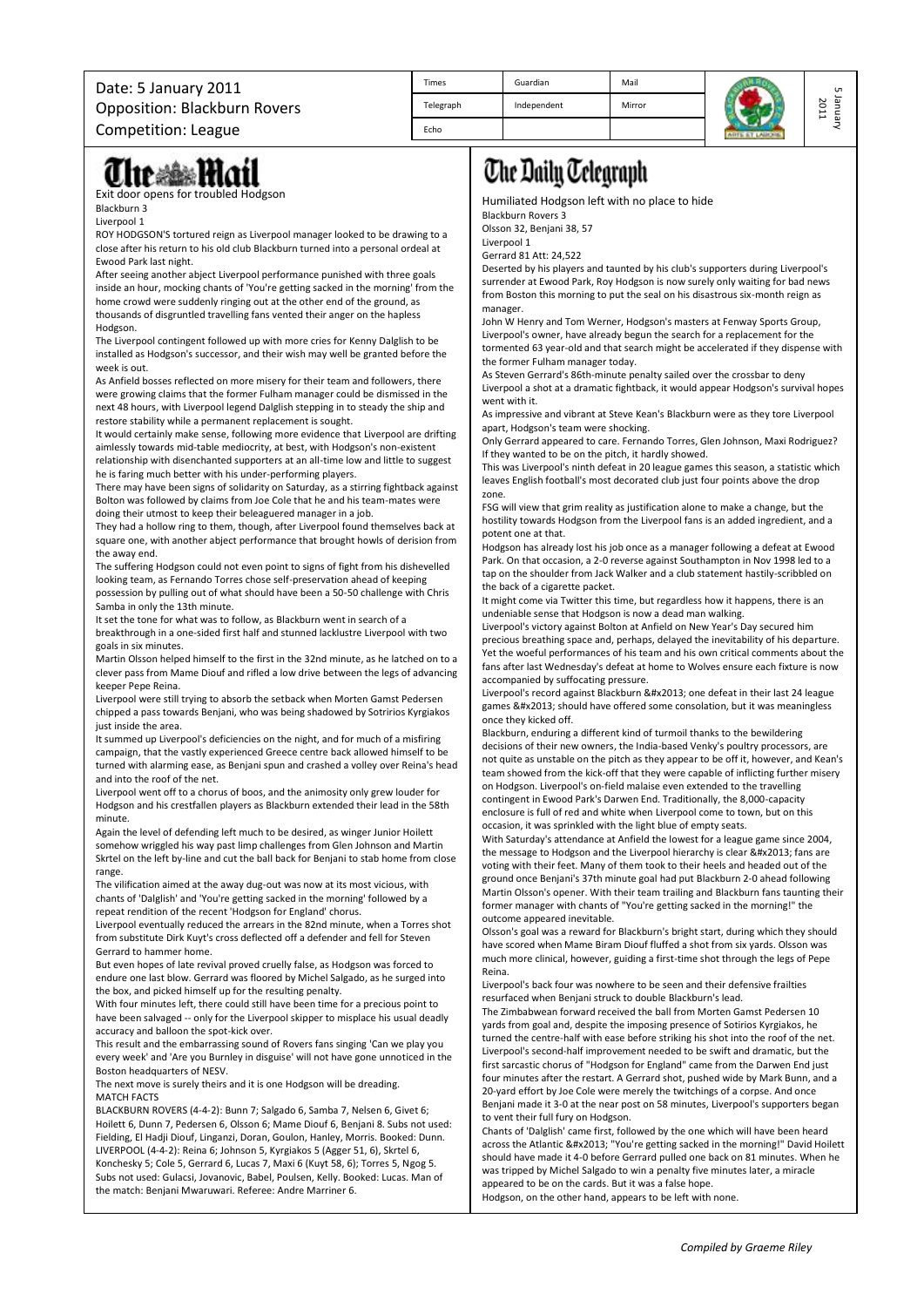#### Date: 5 January 2011 Opposition: Blackburn Rovers Competition: League

| Times     | Guardian    | Mail   |
|-----------|-------------|--------|
| Telegraph | Independent | Mirror |
| Echo      |             |        |



### THEX EPENDENT Benjani reads last rites for Hodgson's sad reign

THE OMENS were grim, even before the long night began. This is the ground where, after a 2-0 defeat to Southampton which had sent his Blackburn side bottom in November 1998, Roy Hodgson was midway through a press conference when he received a tap on the shoulder to say Jack Walker wanted to see him. An hour or so later his managerial reign was over and he was being driven away, in tears according to some who saw him. He did not even stay to clear his desk. Hodgson seemed to know his fate last night. He was virtually motionless out on the edge of his technical area, occasionally scratching his chin implacably as he stood alone with the knowledge that his hold on this job is all but gone. Afterwards, Liverpool did not allow history to repeat itself in the press conference theatre. Hodgson's discussion of his side's performance was abruptly terminated after fewer than two minutes by the club's communications director Ian Cotton, who ushered the manager out into the corridor so rapidly that it seemed Liverpool did not want him to say too much. The club's new proprietors John W Henry and Tom Werner may well have the answers already. Their Fenway Sports Group concluded by the weekend that the situation at their club is so parlous that are ready to install a caretaker and a third defeat in four league games will have made the decision easier.

As Hodgson observed, defeats don't come much worse than this, though he did not enamour himself to his former club by declaring that "if you are Liverpool and you lose away to Blackburn it is impossible to put a positive slant on it." All the hallmarks of Hodgson's unhappy six-month period were visible here - the lumped balls towards a sullen Fernando Torres, the general failure to create. But the hopelessness of his cause was all the greater because of the prime cause of the defeat: the absence of that defensive resilience for which he has sacrificed flair. Few Liverpool fans seemed to share Hodgson's sorrow in the end. For those who turned up - and 1,000 empty spaces in the away supporters' Darwen End which Liverpool usually pack to capacity revealed the extent of the disillusionment - the defeat will help presage an end they have badly wanted for weeks. The ironic chants of "Hodgson for England", first aired during last Wednesday's home defeat to Wolves, resurfaced again just before Liverpool went 3-0 down and there were also more muffled tones of "Dalglish". But to give out more abuse would have been to mock the afflicted. There is too much despair to feel anger. Ewood Park happens to be a place where Liverpool come to win as a matter of routine: the side had lost only once to Blackburn in 24 league games before last night and once in 14 years in any competition. Rovers, with their demented talk of Ronaldinho and David Beckham looked like the side in greater state of decline, difficult though that might be. The injuries which have ravaged the club deprived manager Steve Kean of eight players. But Liverpool did not wait long to expose why they have had two away wins in 18 and why they have managed to string consecutive wins together on only one occasion this season. Kean reflected that "you don't like to be greedy but we had a chance to go four up" as he replayed in his mind Mame Diouf's cross which Junior missed late on, though that was to overlook Diouf's own miss even before Blackburn had gone ahead. The goals, when they came, exposed a defensive vulnerability that made you wince. First there was Glen Johnson, statuesque as Diouf threaded the ball through the left-hand side of the box which the Swede Martin Olsson smashed home. Then, five minutes later, Sotirios Kyrgiakos, allowing Benjani Mwaruwari to take Pedersen's clipped free kick on his chest, back to goal, then swivel and fire low past Pepe Reina.

Only Hodgson knows if the 51st-minute replacement of the liability Kyrgiakos for Daniel Agger was designed to tighten the defence or introduce a creative force. The manager was not allowed to linger to explain. But as one gap was plugged, another yawned open and Junior Hoilett was easing around Skrtel on the left flank, pushing past Johnson on the touchline and levelling for Benjani to add a third which will live with Hodgson for a long time.

El Hadji Diouf intervened as he only he knows how, launching into an overenthusiastic substitute's warm-up which served to taunt the visiting fans. Gerrard, yet again, managed to provide the same, improbable deliverance he has so often before for Hodgson, fastening onto a ball after a Torres shot had been blocked and blasting home eight minutes from time. But he could not deliver a resurrection this time. He was tripped by Michel Salgado as he raced across the penalty area four minutes from time but blasted the penalty kick over the bar. "Who knows, if Steven's penalty had gone in we could have salvaged something from the game," Hodgson reflected. But it was a delusion. The captain, like everyone else inside a ground where Hodgson has never returned and won since the winter's night he was sacked, knew the manager's time was all but up. Blackburn (4-4-2): Bunn; Salgado, Samba, Nelsen, Givet; Hoilett, Dunn (Morris, 75), Pedersen, Olsson (EH Diouf, 73); MB Diouf, Benjani (Goulon, 84). Substitutes not used Fielding (gk), Linganzi, Doran, Hanley. Booked Dunn. Liverpool (4-4-2): Reina; Johnson, Kyrgiakos (Agger, 51), Skrtel, Konchesky; Cole, Gerrard, Leiva, Rodriguez (Kuyt, 58); Torres, Ngog (Babel, 78). Substitutes not used Gulacsi (gk), Jovanovic, Poulsen, Kelly. Booked Leiva. Possession Blackburn 53% Liverpool 47%. Shots on target Blackburn 4 Liverpool 9.

Match rating 8/10. Man of the match Benjani. Referee A Marriner (West Midlands). Att 24, 522.



#### ROVER AND OUT, ROY; BLACKBURN 3 LIVERPOOL 1 BOSS'S RECURRING NIGHTMARE

TWELVE years after he was brutally sacked here by Jack Walker, Roy Hodgson was last night staring into oblivion again at Ewood Park.

On that Saturday evening in November 1998, he was gone within an hour of the final whistle after a 2-0 home defeat to Southampton.

He will last a little longer this time, but not by much, with Reds owners Fenway Sports Group ready to wield the axe.

If Saturday's last-gasp win over Bolton was a reprieve for Hodgson, then he blew it big style last night as Liverpool produced another pathetic showing to land him back in the condemned man's cell.

Hodgson refused to answer any questions about his future in a press conference, which lasted under two minutes and comprised just three questions.

"I'm not prepared to talk about that," he said curtly. "At this moment in time I'm depressed enough with the performance and result. I'm not here to talk about that. I have no comment to make and I don't intend to answer any questions on the subject."

Kopites were not so reticent and they made clear that they think it is time for him to go by taunting him again with chants of "Dalglish" and "Hodgson for England". Unlike last week, Hodgson wisely praised them for coming, rather than attack them f o r barracking him.

"The feelings I have are dejection, bitter disappointment and frustration," he said. "I feel very disappointed for the fans and I can only say to them that how they are feeling tonight, I feel equalled as bad.

"Unfortunately, when you are Liverpool and you lose away to Blackburn, there's nothing that can be said that can put a positive slant on it or make the situation any brighter. This was a really, really bad day.

"Tonight's performance was anything other than the performance we wanted to give."

Just like against Wolves a week ago, Liverpool managed to pull off this defeat against all the odds.

Despite a late rally, they were totally inept as they conspired to hand Steve Kean a late Christmas present of a first win at Ewood Park to leave the home fans chanting his name for the first time.

After a couple of let-offs from Mame Biram Diouf, the Senegalese striker made amends when he set up Martin Olsson to open the scoring on 32 minutes. Diouf spotted Olsson's great run down the left and, with Glen Johnson totally out of position, the Swede planted the ball home.

It got worse for Hodgson six minutes later when Benjani controlled Morten Gamst Pedersen's cross beautifully on his chest before turning Sotirios Kyrgiakos and smashing the ball into the roof of the net.

The gleeful home fans chanted "You're getting sacked in the morning". Hodgson and Liverpool's humiliation was complete on 57 minutes when Olsson fed Junior Hoilett on the left and the winger beat Martin Skrtel and Johnson before pulling the ball back from the byline for Benjani to score his second from close range.

Steven Gerrard, on his 550th Reds appearance, netted nine minutes from time when he fired home after Fernando Torres' effort was blocked.

Finally Liverpool started to play, but their revival was shortlived when Gerrard, of all people, blazed over from the penalty spot on 86 minutes after being felled by Michel Salgado.

Kean sympathised with Hodgson's plight. "Roy is a great coach and a great manager, but we can only look after what we can do and that is to go out there and try and win the game and move up the league," he said.

"When you beat a team of the ilk of Liverpool with the great history and tradition they have, you have to take massive credit for that.

"Whatever Liverpool team you are up against and regardless of what is going on, you can only go out and beat that team.

Kean played down the significance of the result for himself, even though it was the first time the fans took to him.

"I don't think it's about me," he said. "What was important was that we showed a togetherness and that we are a tight group in that dressingroom."

BLACKBURN: Bunn 6; Salgado 6, Nelsen 6, Samba 7, Givet 6; Hoilett 7, Pedersen 7, Dunn 6, Olsson 7; Mame Biram Diouf 6, Benjani 8.

LIVERPOOL: Reina 5; Johnson 4, Kyrgiakos 4 (Agger 51mins 5), Skrtel 4, Konchesky 5; Cole 5, Lucas 5, Gerrard 5, Rodriguez 5 (Kuyt 58mins 5); Ngog 5, Torres 5.